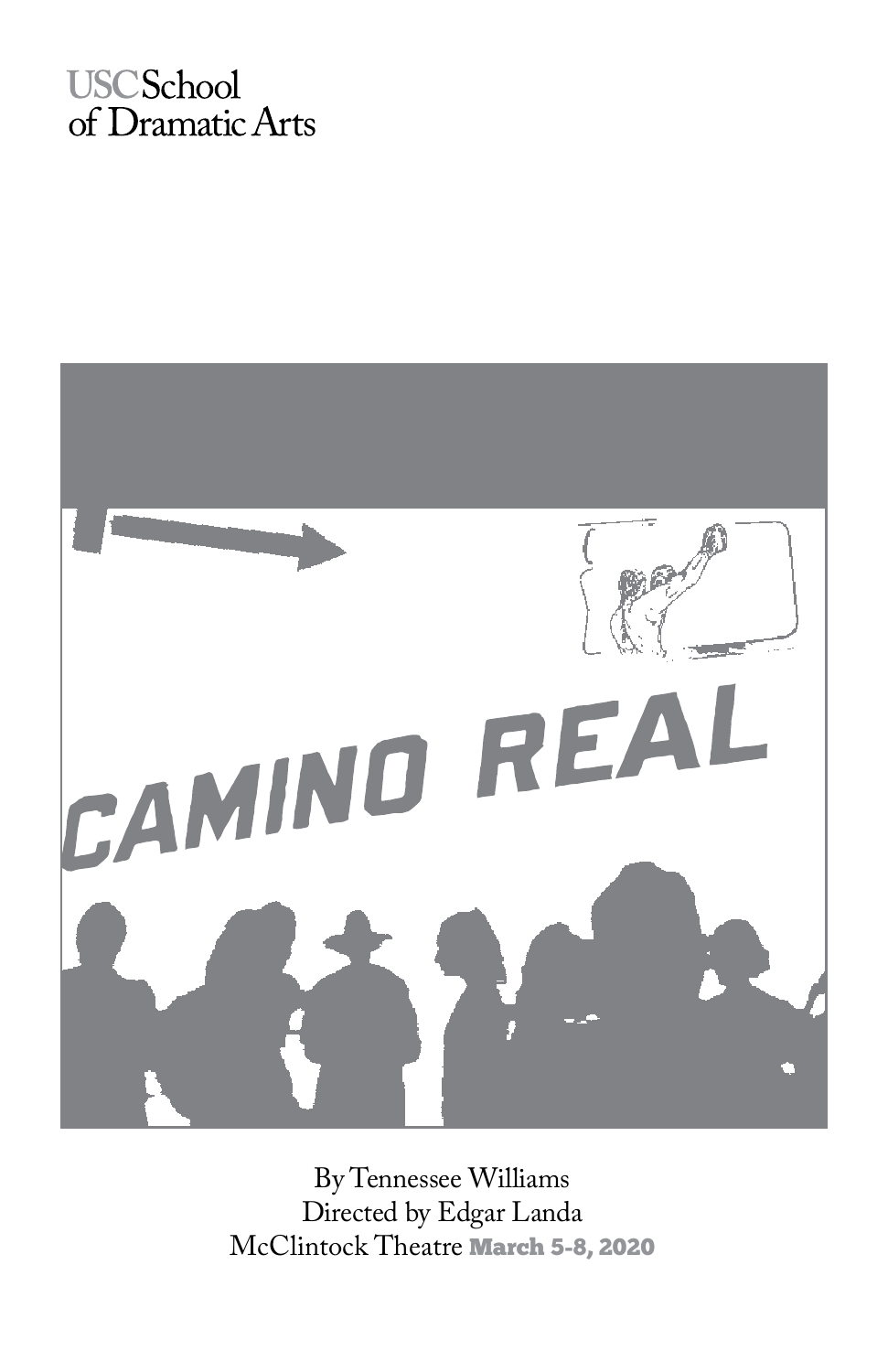# USC School of Dramatic Arts presents

# CAMINO REAL

## By **Tennessee Williams**

**With** 

**Ariana Lexie Afradi Gor Babakhanyan Nicholas Benson Danny Breslin Juliette Cacciatore Marissa Chisolm Riley Cole Maya Concepción Aditya Dixit Karl Kristian Flores Hannah May Howard Dakota Jans Madelyn Levine Andrew Neaves Mac Rogers Vicente De Saintignon Bryce Stephens Jack Wooton**

Sound Design **Jack Johnson Carrie Hiramatsu** Stage Manager Scenic Design **Robby Feffer** Costume Design **JoEllen Skinner** Lighting Design **Brian Tien**

# Directed by **Edgar Landa**

McClintock Theatre March 5-8, 2020

#### **CAST OF CHARACTERS** *(in order of appearance)*

*Don Quixote/Waiter/Drunken Bum* Mac Rogers

*Sancho Panza/Nursie* Nicholas Benson

*Gutman* Gor Babakhanyan

*Jacques Casanova* Jack Wooton

*Prudence Duvernoy/Street Cleaner* Madelyn Levine

*Olympe/La Madrecita* Marissa Chisolm (3/6, 3/7 mat) Maya Concepción (3/5, 3/7 eve, 3/8)

*The Survivor/Lord Mulligan* Danny Breslin

*Lady Mulligan/Street Cleaner* Ariana Lexie Afradi (3/6, 3/7 mat) Hannah May Howard (3/5, 3/7 eve, 3/8)

*Rosita/Street Cleaner* Riley Cole

*The Dreamer* Bryce Stephens *Abdullah/Baron Charlus/ Pilot/Guard* Dakota Jans

*Kilroy* Aditya Dixit (3/6, 3/7 mat) Andrew Neaves (3/5, 3/7 eve, 3/8)

*A.Ratt/Medical Instructor* Karl Kristian Flores

*The Gypsy* Ariana Lexie Afradi (3/5, 3/7 eve, 3/8) Hannah May Howard (3/6, 3/7 mat)

*Esmerelda* Marissa Chisolm (3/5, 3/7 eve, 3/8) Maya Concepción (3/6, 3/7 mat)

*Marguerite* Juliette Cacciatore

*Lord Byron/Guard* Vicente De Saintignon

*Lobo/Street Cleaner/Guard* Aditya Dixit (3/5, 3/7 eve, 3/8) Andrew Neaves (3/6, 3/7 mat)

Time: **Now... then...**

Place: **Camino Real... a place between here and there... near a desert wasteland.**

There will be two 10-minute intermissions.

#### **PRODUCTION STAFF**

Assistant Stage Manager **Damaris Eddy** | Assistant Stage Manager **Julie Qi** Assistant Director **Madelyn Levine** | Assistant Technical Director **Grant Gerrard** Music Supervision **Riley Cole, Bryce Stephens** | Dialect Coach **Kathy Dunn-Muzingo** Assistant Costume Designer **Tanner Jackson** | Hair & Make-up Design **JoEllen Skinner** Fight Choreography **Edgar Landa** | Fight Captain **Vicente De Saintignon** Choreography **Ariana Lexie Afradi, Juliette Cacciatore** | Dance Captain **Ariana Lexie Afradi** | Crew **Talha Barberousse, Crisann Begley-Smith, Colleen Daly, Kaiden Doody, Bekah Lemer, Naomi Melville, Rachel Michelman, Blu Moreno, Natasha Nutkiewicz, Alexis Peters, Delaney Sylvester, Eden Treiman, Peren Yesilyurt**

**WARNING** Please be advised that this production contains theatrical fog and haze, simulated gunshots, strobe effects, and mature languages and themes.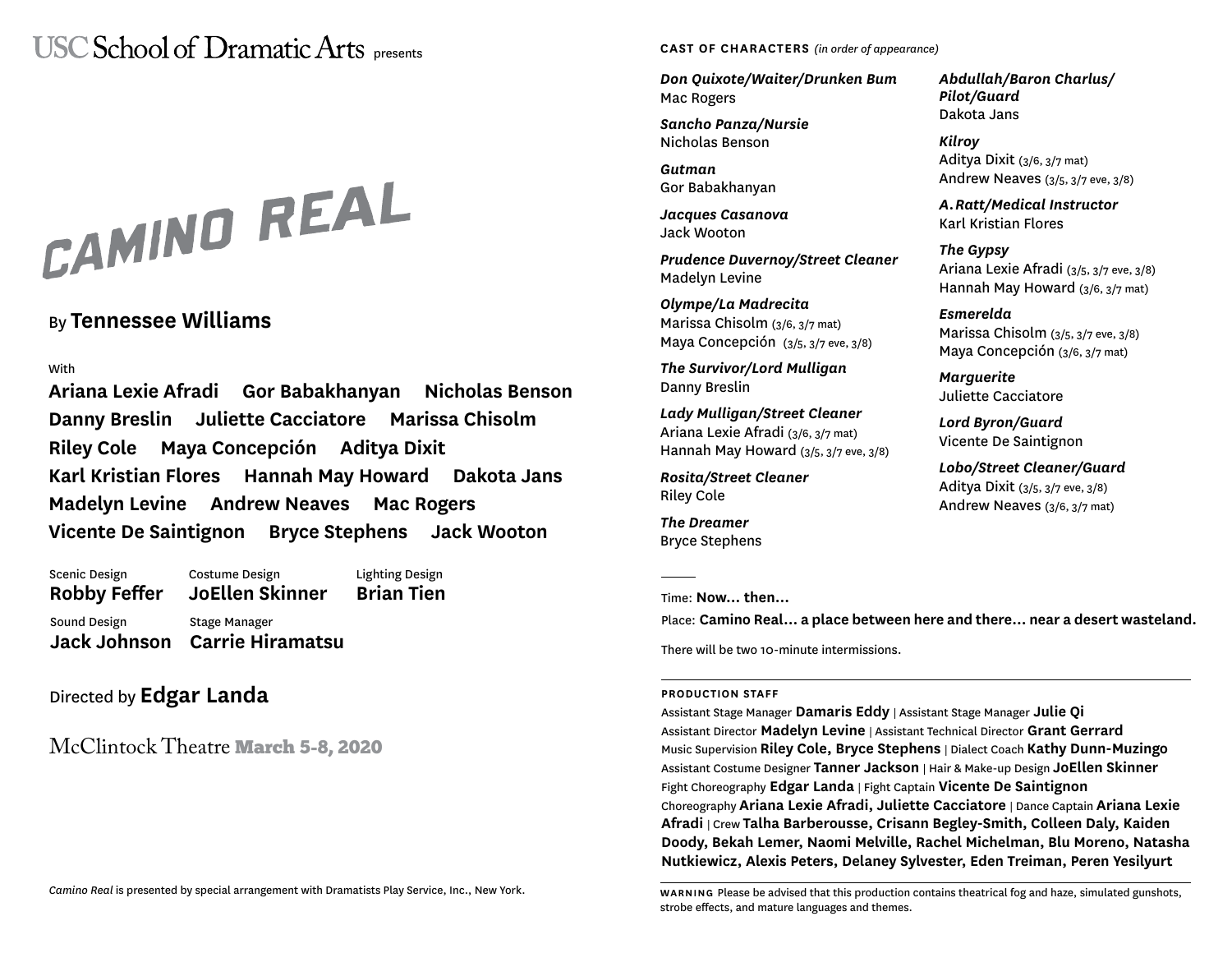

#### **DIRECTOR'S BIO**

**Edgar Landa** is a faculty member at the USC School of Dramatic Arts and the School's resident fight/violence instructor and fight director. He is a long-standing member of Shakespeare & Company in Lenox, Mass., where he serves on the faculty as a fight and text instructor and has worked extensively in its nationally recognized education programs. Landa creates violence and mayhem for theatres small and big. Past credits include The Mark Taper Forum, Kirk Douglas Theatre, South Coast Repertory, Sand Diego Rep, Annenberg Performing Arts Center, Getty Villa, Cornerstone Theatre, The Theatre @ Boston Court and many others. Additionally, he is an actor and director and can often be found working within the vibrant Los Angeles intimate theatre community and beyond. Landa is a proud SAG and AEA member (and supporter of the L.A. intimate theatre community). He is an alumnus of the Lincoln Center Theater Directors Lab & the Directors Lab West and is a graduate of the USC School of Dramatic Arts.

#### **SPECIAL THANKS**

Tegan Ashton Cohan (Pagan Consultant)



#### **FACULTY**

**DEAN BRAVERMAN FAMILY DEAN'S CHAIR** David Bridel **ASSOCIATE DEANS**

Professor Sharon Marie Carnicke (*Director of BA Programs*) Associate Professor of Theatre Practice Anita Dashiell-Sparks

Professor of Dramatic Writing Oliver Mayer Associate Professor of Theatre Practice Stephanie Shroyer (*Director of BFA Programs, Artistic Director*)

**PROFESSORS OF THEATRE PRACTICE** Andrei Belgrader Brent Blair (*Head of Theatre & Social Change*)

Velina Hasu Houston (*Director of MFA Dramatic Writing, Head of Undergraduate Playwriting, Resident Playwright*)

**PROFESSORS** Meiling Cheng *(Head of Critical Studies)*

**ASSOCIATE PROFESSORS** Luis Alfaro

#### Takeshi Kata Sibyl Wickersheimer *(Head of Design)*

#### **ASSISTANT PROFESSORS** Alexandra Billings

Elizabeth Harper

**DISTINGUISHED PROFESSOR** Kate Burton (*Master Artist*) Kenneth Noel Mitchell (*Head of Musical Theatre*) Natsuko Ohama

> **OF THEATRE PRACTICE** Philip G. Allen (*Head of Sound Design*) Paula Cizmar Elsbeth M. Collins (*Head of Production*) John DeMita (*Head of Visual and Performing Arts Studies*) Kathleen Dunn-Muzingo Scott Faris (*Head of Stage Management, Alice M. Pollitt Professor in Stage Management*) Melinda C. Finberg

(*Head of Undergraduate Voice*)

Laura Flanagan

#### Christina Haatainen-Jones Joseph Hacker Duncan Mahoney (*Head of Technical Direction, Technical Director*) Mary Joan Negro

(*Head of Undergraduate* 

(*Director of MFA Acting*) **ASSISTANT PROFESSORS OF THEATRE PRACTICE** Rena M. Heinrich Lauren Murphy Yeoman Dan Shaner Christopher Shaw Zachary Steel

*(Head of Comedy*)

#### **ADJUNCT LECTURERS**

Bayo Akinfemi, Emily Alpren, Boni B. Alvarez, Susan Angelo, Keith Arem, Valerie Arem, Robert Bailey, Christopher Bange, Kay Bess, Ahmed Best, VP Boyle, Tom Buderwitz, Anne Burk, Frank Catalano, Esther Chae, Andi Chapman, Guillermo Cienfuegos, Tiffany Cole, Julián Conde, Caitlyn Conlin, Samuel Craven-Griffiths, Tim Dang, Gregg T. Daniel, Nancy Cheryll Davis, Lilach Dekel-Avneri (*Israel Institute Visiting Artist*), Debra De Liso, Gary Domasin, Chastity Dotson, Kirstin Eggers, Josh Epstein, Wayne Federman, Christine Estabrook, Parmer Fuller, Terry Gordon, Jenny Guthrie, Murry Hepner, Paul Hungerford, Lisa James, R. Steven Johnson, Edgar Landa, Paul Lazarus, Jay Lee, Vicki Lewis, Jack Lovick, Babette Markus, Kevin McCorkle, Brighde Mullins, Kaitlyn Pietras, Jonathan Muñoz-Proulx, Patrick Murphy, Ntare Guma Mbaho Mwine, Jeremiah O'Brian, Larry Powell, Tamara Ruppart, Brett Ryback, Sim Sarna, Gabriella Santinelli, Judith Shelton, Armin Shimerman, Nathan Singh, Joey Skinner, Ashley Steed, Jason Thompson, Camille Thornton-Alson, Rodney To, Paul Urcioli, Kelly Ward, KC Wayland, Julie Welch, Stephen Zuckerman

**Courtesy Joint Appointments:** Thomas G. Cummings, Larry E. Greiner (Emeritus), Bruce Smith **Emeriti Faculty:** Don Llewellyn, Eve Roberts, Andy Robinson, Robert R. Scales, Eric Trules, James Wilson

#### **DEANS' OFFICE** *Vice Dean* Lori Ray Fisher *Information Technology Director* Prakash Shirke *Director of Internships & Special Programs*  Meghan Laughlin *ExecutiveAsst.to theDean* Hugo Alvarado *Administrative Asst.* Chevaughan Dyer **ADMISSIONS & STUDENT SERVICES** *Associate Dean* Sergio Ramirez *Asst. Director of Academic Advisement*  Daniel Leyva *Asst. Director of Admissions* Ramón Valdez *Scheduling Coordinator* Alexandra Hypolite *Office Manager* Mabel Lopez **BUSINESS AFFAIRS** *Associate Dean* Virginia Ross *Business Administrator & HR/Payroll Coordinator* Crystal Balthrop *Budget/Business Analyst* Xinmin Chen **COMMUNICATIONS** *Associate Dean* Delphine Vasko *Director of Print & Digital Media* Stacey Wang Rizzo *Graphic Designer* Christopher Komuro *Public Communications Asst.* Celine Kiner **ADVANCEMENT** *Associate Dean* Sara Fousekis *Director of Development* Kimberly Muhlbach *Director of Annual Giving & Alumni Relations* Alfred Magallanes *Director of Special Events* Marissa Gonzalez *Special Events Program Coordinator* Jennifer Rose Franco *Development Assistants* Kathy Morgan Rebecca Mellinger *Development Research Asst.* Alyson Bourne **PRODUCTION** *Asst. Technical Director*  Michael Etzrodt *Theatre Manager*  CB Borger *Asst. Theatre Managers*  Christopher Paci Joe Shea *Production Technician*  Donavan Martinelli *Sound Supervisor*  Alysha Bermudez *Costume Shop Manager* Howard Schmitt *Costume Technicians*  Carissa Dickerson Charlotte Stratton *Scenic Charge Artist*  Bessie M. Lebeda *Properties Manager*  Hannah Burnham **STAFF**

# **USC School of Dramatic Arts**

**ASSOCIATE PROFESSORS**  *Acting*) David Warshofsky

*Academic Advisors* Priscilla Rubio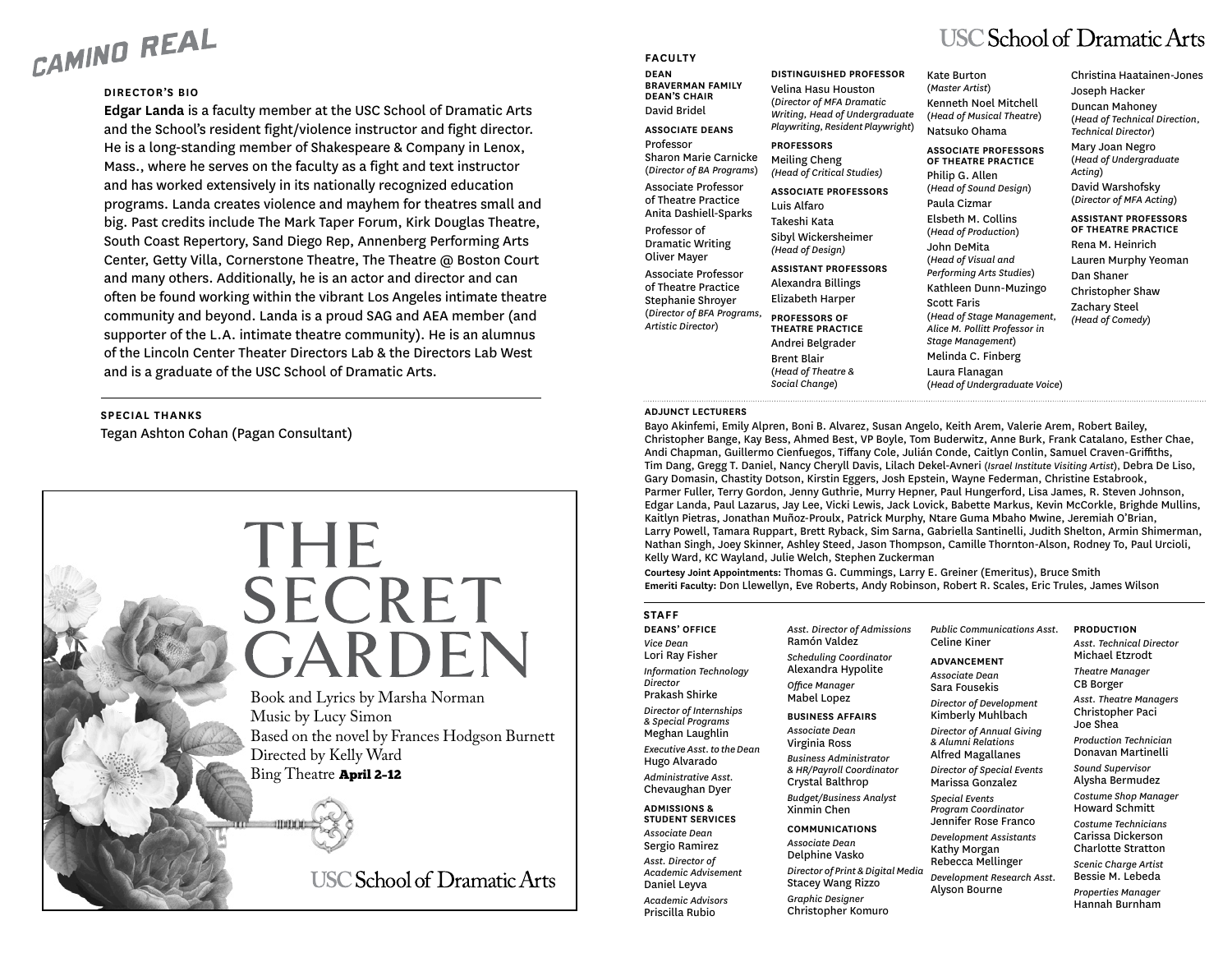#### **BOARD OF COUNCILORS**

Michele Dedeaux Engemann *Founding Chair*  Steve Braverman *Chair* Patrick J. Adams Chris Andrews Lisa Denton Barkett Lorrie Bartlett Todd Black David Bridel Connie Britton Michael Chiklis Megan Colligan Michael Felix Brad Fuller Lori Furie Joshua B. Grode Donna Isaacson Gary Lask Alex LoCasale Michael Meyers Dr. Steven Nagelberg Byron Pollitt Rik Reppe Lois Robbins Linda Bernstein Rubin Rik Toulon Blair Underwood Noelle L. Wolf Warren Zavala

#### **ALUMNI LEADERSHIP COUNCIL**

Adam Blumenthal Kate Cannova Mona Raffle John Coffey David Fickas Jaclyn Kalkhurst J.P. Karliak Devin M. Kelley, Co-Chair Alex LoCasale Sean Lask Henry Martone Tomm Polos, Co-Chair Michael Schwartz Pranav Shah John Villacorta Adrienne Visnic

#### **PARENT AMBASSADORS**

Suzanne Bruce, MD & Malcolm Waddell Elizabeth & Thomas Dammeyer Scott & Deborah DeVries Kathryn & John Gilbertson Perry & Hilary Hoffmeister Mike & Stacy Lederer Ernest & Raphael Morgan

#### **ABOUT THE SCHOOL**

Located in Los Angeles, a city synonymous with artistic innovation and excellence, the top-ranked **USC School of Dramatic Arts** is a leader in dramatic arts education. The School uniquely blends artistic training in a conservatory environment with world-class faculty artists and the full academic experience found only within a major research university. This closeknit, supportive environment offers students the freedom to explore their artistic passions. Through programs of the highest caliber, as well as initiatives that provide access to professional experience, students are prepared for leadership in every facet of dramatic arts. For more information, please visit **dramaticarts.usc.edu**.

# **Our Next Act Needs Your Support!**

Your generosity has the power to enhance the training of students at the School of Dramatic Arts. **Gifts of all sizes make a difference!**  Text the keyword "SDA" to 71777 and help our students to play on! OR VISIT **ignite.usc.edu/drama**

#### **SUPPORTERS OF DRAMATIC ARTS**

The following list recognizes the generosity of those individuals and organizations who have provided vital support for the School over the past year. We recognize at the visionary level those donors whose tremendous generosity has reached the cumulative giving level of \$1 million+, building the foundation for our continued ascent and future achievements.

**VISIONARY CIRCLE** Anonymous\* (2) Dr. & Mrs. Peter Bing

and the Anna H. Bing Living Trust Lauren & Mark Booth\* Steve & Veronica Braverman<sup>\*</sup> George N. Burns Trust Roger & Michele Dedeaux Engemann\* Katherine B. Loker Martin Massman Trust Robert & Elizabeth Plumleigh *—In Memory of Karen Plumleigh Cortney\** Alice, Teresa & Byron Pollitt

#### **DEAN'S CIRCLE**

Anonymous\* Rama Backer\* George & Dyan Getz\* Michael P. Huseby Family\* Brian & Dianne Morton\* Steve & Jerri Nagelberg\*

#### **PATRONS OF TRIBUTE**

Joan Beber Grant Fund of the Jewish Community Foundation Lionel F. Conacher & Joan T. Dea\* Michael & Debbie Felix\* Marilou & Mark Hamill Family\* Peter M. Jarowey II & Constance M. Jarowey\* The Lederer Family\* Carla & Bill Pelster\* Linda Bernstein Rubin & Tony Rubin\* Erika Helmuth Saunders & Brian Saunders *—In Memory of Evan Helmuth*  James & Leslie Visnic\* Albert & Bessie Warner Fund

#### Christine & Gabriel Dassa\* Scott & Deborah DeVries\* Kristin & Warren Geller\* Perry C. Hoffmeister & Hilary C. Hoffmeister\* The Kalkhurst Family\* Pamela & Mark Litvack\* LoCasale Consulting, Inc.\* Michael & Melissa Meyers\* The Polos Family Melissa Posen & Lawrence Hirschhorn\* Rik Reppe & Shauna Torok Reppe Lauren & David Rush\*

**SEASON SPONSORS** Anonymous\*

Karyn & Paul Staubi\* **EXECUTIVE PRODUCERS**

### Anonymous

Adam Blumenthal\* John D. and Leslie Henner Burns Family Foundation\* The California Wellness Foundation Regina K. Eremia Trust Alexander & Megan LoCasale\* The Leon Lowenstein Foundation —John Bendheim Sally & Howard Oxley Phi Beta-Pi Iota Chapter Adrienne Visnic\* Drs. Kellie Yoon & Stephen Treiman

#### **PRODUCERS**

Anonymous Arkay Foundation Todd S. Black & Ruth Graham Black Sumner & Angela Erdman Lori & Simon Furie Kathryn & John Gilbertson The H.N. and Frances C. Berger Foundation JIB Fund

#### Gary & Karen Lask Robert R. Scales —*In Memory of Suzanne Grossmann*

Jeff Kribs

*Scales* **DIRECTORS** Chris & Jennifer Andrews Anonymous Randolph & Ellen Beatty Michael & Michelle Chiklis Brad & Ally Fuller Eugene & Wendy Garcia Donna Isaacson & Lewis Henkind Sarah & Joseph Montes Christine Marie Ofiesh Jill Soloway Rik Toulon

**ANGELS**

Juliana Tyson & John Kissick

## **PATRONS**

Noelle Wolf

Patrick Adams & Troian Bellisario Amy & Daniel Eernissee *—In Honor of Larson Rainier Eernissee* Emanuel Bachmann Foundation —*In Memory of Emanuel O. Bachmann* Lynn Hunt-Gray & Robert Gray Melvin & Doris Hughes Margaret & Thomas Kittle-Kamp *—In Memory of Donald Hagen* Professor Victor Albert Regnier & Judith Gonda Tracy Sbrocco & Michele Carter *—In Honor of Anita Dashiell-Sparks* J.W. Woodruff & Ethel I. Woodruff Foundation

Anonymous Jonathan & Adrienne Anderle Craig & Sarah Antas *—In Honor of Maura L. Antas* Theodore V. Arevalo Thomas Bresn David Bridel Laverne Cox Craig & Kristin Donato Dr. David Emmes & Ms. Paula Tomei Freddie & Andrea Fenster James P. Gearen Mary Beidler Gearen Kathryn Hahn Allison & William Hill-Edgar Jane & Alexander Jackson David & Debra Jensen J.P. Karliak Mary Kasdan Devin Kelley Marguerite E. Maclntyre Alexander Macnicoll Adam Nee Dr. Willa Olsen Mary Reveles Pallares Madeline Puzo *—In Honor of Prakash Shirke* Rondi Reed Tim & Vicki Rutter Pranav Shah Rick & Jeanne Silverman Abe & Annika Somer Jeff & Cathie Thermond Ruth Tuomala & Ernest Cravalho John Villacorta Candice & Perrie Weiner Bradley Whitford Linda Yu

\*Represents multi-year pledge